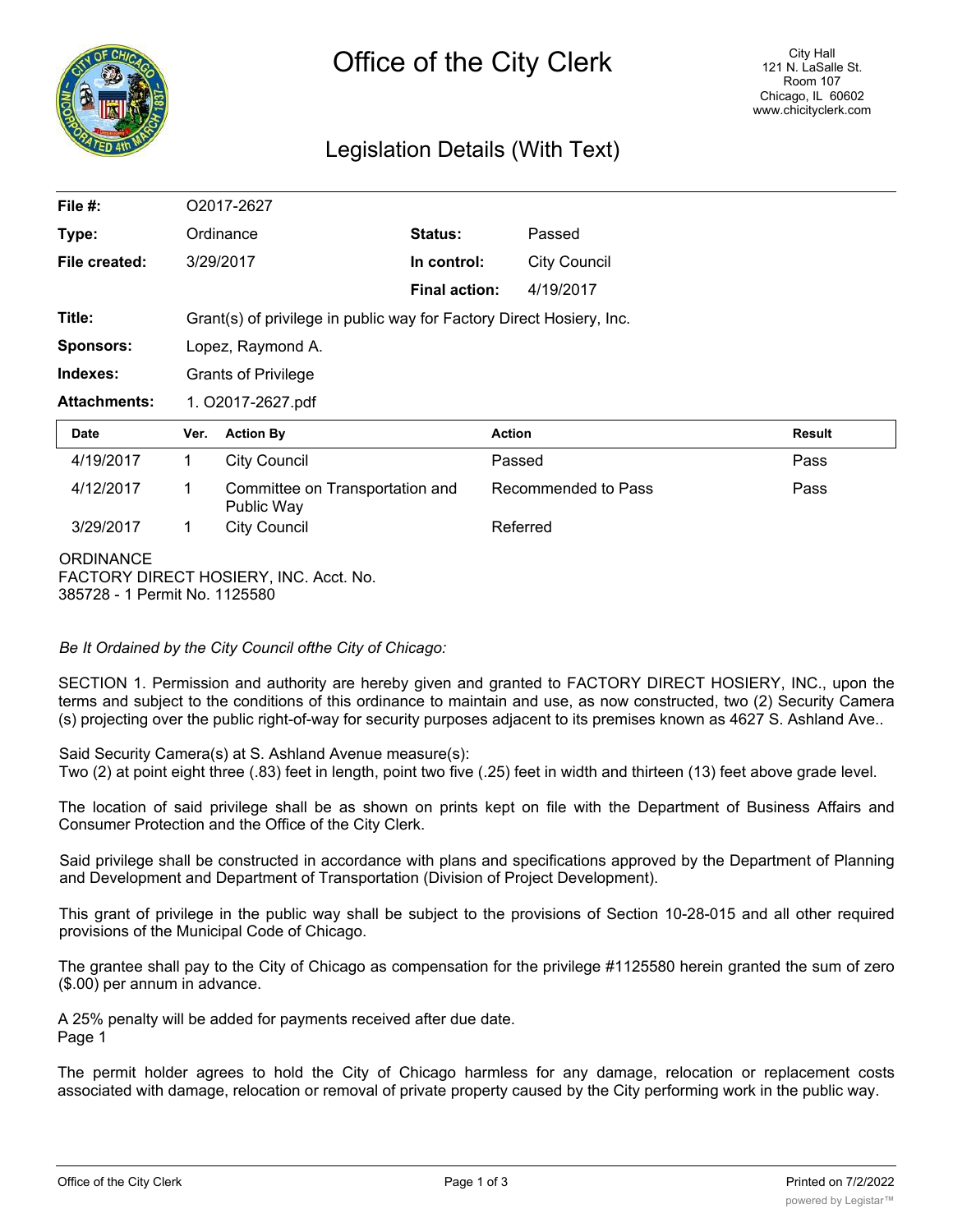## **13'fa-/- Above (KW^nc)**

Department of Business Affairs and Consumer Protection Small Business Center - Public Way Use Unit City Hall - 121 N LaSalle Street, Room 800 • Chicago, IL 60602 312-74-GOBIZ/ 312-744-6249 • (312) 744-1944 (TTY) hltp:/Avw\v.cityol'chicauo oru/hacp

### **03/29/2017**

#### **Alderman Raymond A. Lopez** Ward # 15 City of Chicago City Hall,

Room 300 121 North LaSalle Street Chicago, Illinois 60602

Re: An ordinance to use and maintain a portion of the public right-of-way for two (2) security camera(s) for FACTORY DIRECT HOSIERY, INC., adjacent to the premises known as 4627 S. Ashland Ave..

### **Dear Alderman Raymond A. Lopez:**

The applicant referenced above has requested the use of the public right-of-way for a security camera(s). An ordinance has been prepared by the Department of Business Affairs and Consumer Protection - Small Business Center - Public Way Use Unit for presentation to the City Council. Because this request was made for properties located in your ward, as approved by you as per the attached, I respectfully request that you introduce the attached ordinance at the next City Council meeting.

If you have any questions regarding this ordinance, please contact Anthony Bertuca at (312) 744-5506.